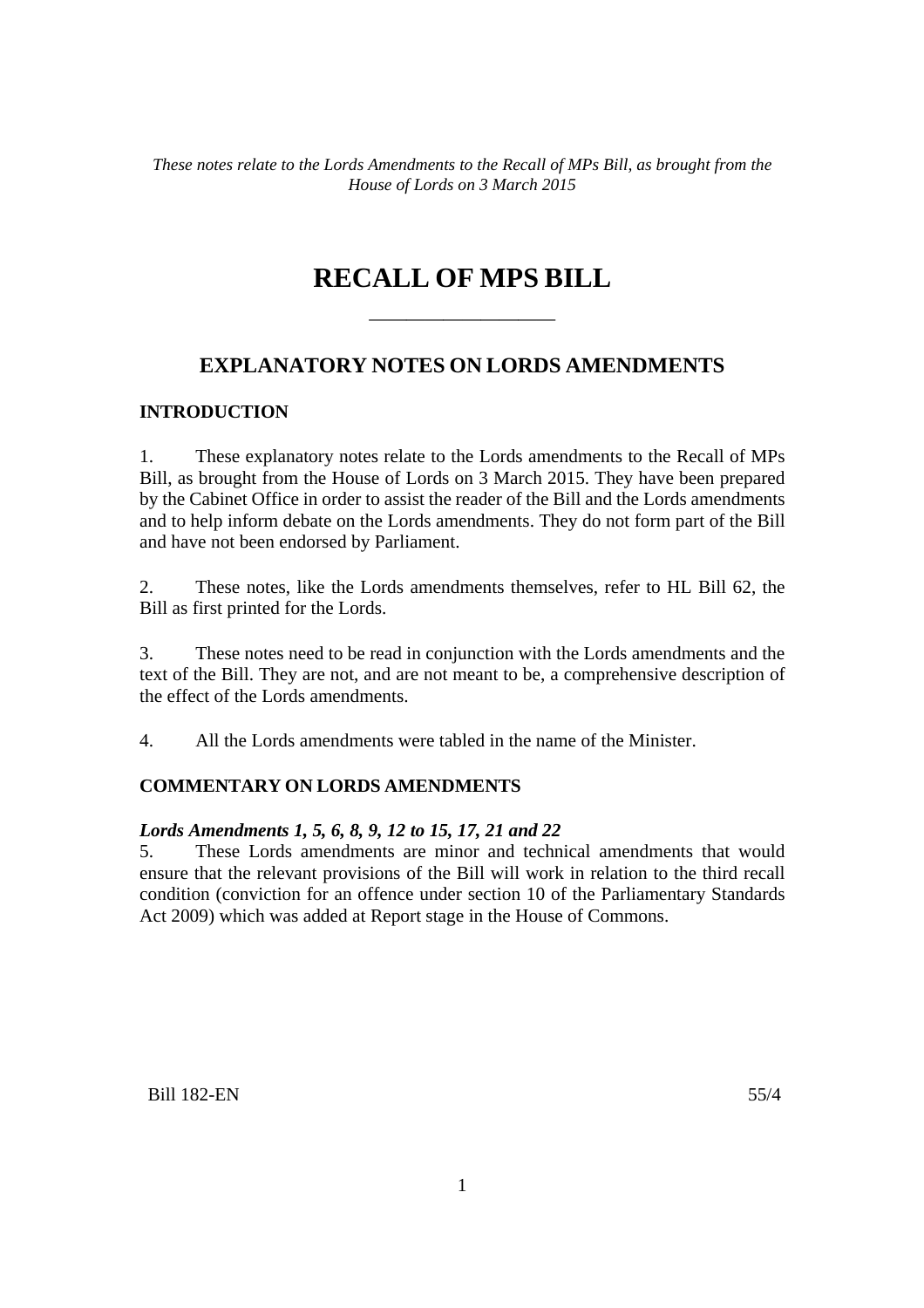#### *Lords Amendments 2 to 4*

6. These Lords amendments are concerned with the second recall condition (order of suspension from the House). Lords Amendment 2 would ensure that, under the second recall condition, the report of the Committee on Standards which precedes the House of Commons' order for suspension of the MP must relate to that MP (and not, for example, broader questions of discipline of members more generally). Lords Amendment 3 would be a drafting change. Lords Amendment 4 would ensure that the reference to the Committee on Standards in the second recall condition would capture any other committee that in the future exercises the relevant functions, regardless of what it is called.

## *Lords Amendment 7*

8. Lords Amendment 7 would ensure that offences committed before the day on which Clause 1 comes into force would trigger the opening of a recall petition, as long as the conviction and sentencing took place after the day on which Clause 1 comes into force. It reflects the substance of an amendment which was tabled at Report stage in the House of Commons but not called. The relevant paving amendment was made at that stage.

#### *Lords Amendment 10*

9. Lords Amendment 10 would ensure that under the third recall condition (as under the first recall condition (conviction for an offence and sentenced to detention)), the recall process would begin once all relevant appeals have been determined or disposed of. It would also ensure that, under the first and third recall conditions, a second (or further) appeal would only delay the opening of the petition if it is brought within 28 days of the determination of the first (or earlier) appeal, or the usual time limit for that type of further appeal, whichever is the earlier.

#### *Lords Amendment 11*

10. Lords Amendment 11 would be a minor and technical amendment to the definition of "appeal" in Clause 3(6). This would provide certainty that appeals dealt with under section 288AA of the Criminal Procedure (Scotland) Act 1995 (appeal on compatibility issues) would be covered.

## *Lords Amendment 16*

11. Lords Amendment 16 would be a minor and technical amendment to provide that the requirement under Clause 4 for the courts to inform the Speaker that an MP had been convicted and sentenced would cease to apply after the person ceases to be an MP.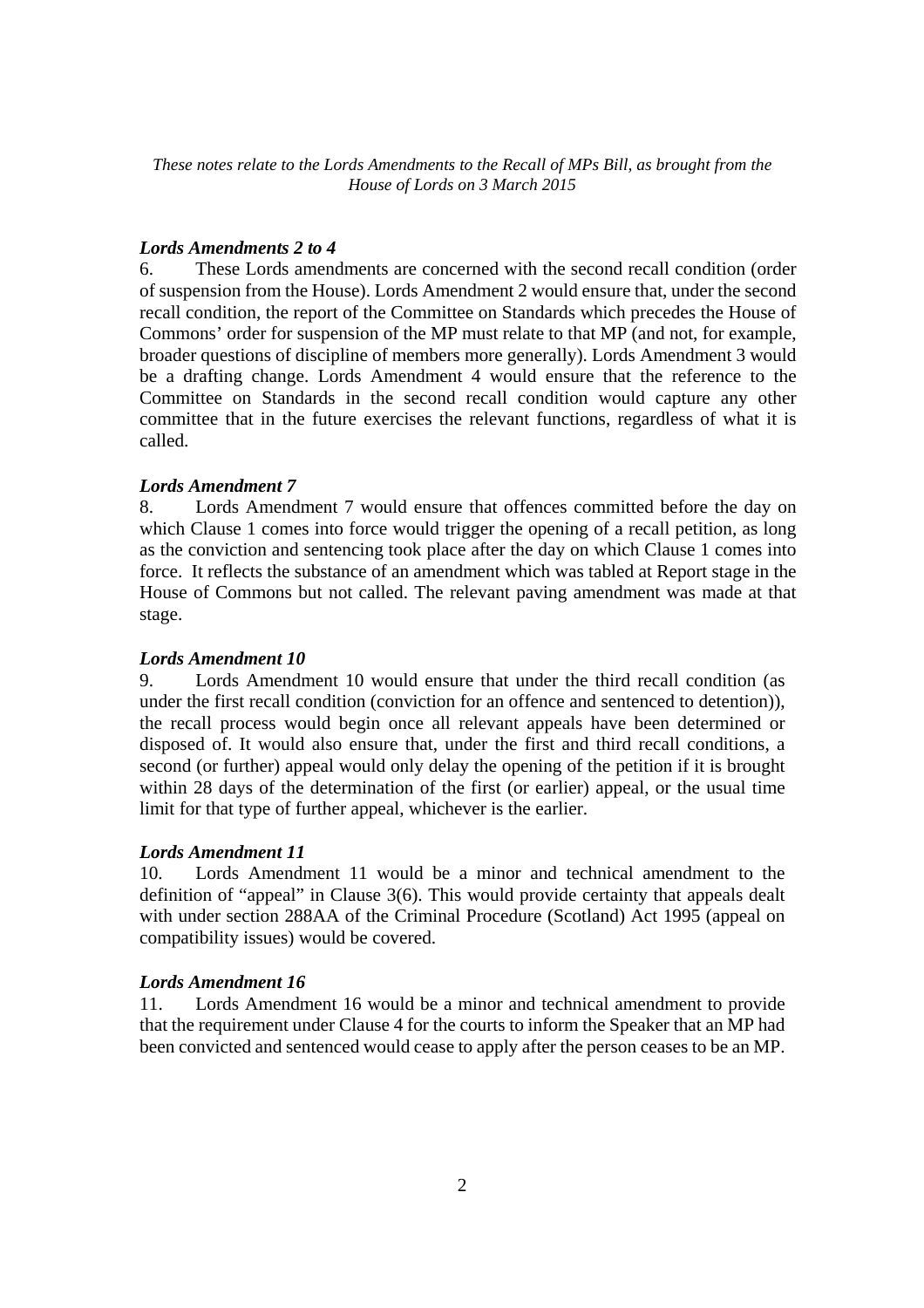#### *Lords Amendment 18*

12. Lords Amendment 18 would increase the number of places that the Petition Officer could designate in their constituency for signing the recall petition, from a maximum of four to a maximum of ten.

#### *Lords Amendment 19*

13. Lords Amendment 19 would reduce the length of the period during which the recall petition would be available for signing from eight to six weeks.

#### *Lords Amendment 20*

14. Lords Amendment 20 would make a clarification to the final sentence of the wording to appear on the petition signing sheet as set out in Clause 9(4).

#### *Lords Amendments 23 to 25*

15. These Lords amendments would remove the power of the Speaker to appoint a person to exercise the Speaker's functions under the Bill in his or her absence. The functions would instead fall to the elected Chairman or Deputy Chairman of Ways and Means if the Speaker is unable to perform them or there is no Speaker. Lords Amendment 24 would also make clear that the Chairman or Deputy Chairman of Ways and Means should also perform the Speaker's functions if the Speaker meets one of the three recall conditions.

## *Lords Amendment 26*

16. Lords Amendment 26 would remove the power for the Act itself to be amended by regulations under clause 18 (power to make further provision about conduct of a recall petition etc).

#### *Lords Amendment 27*

17. Lords Amendment 27 would amend the definition of "overturned on appeal" in Clause 22 to ensure that, in the case of a conviction, it includes situations where a sentence is overturned and replaced with an absolute or conditional discharge. Under section 14 of the Powers of Criminal Courts (Sentencing) Act 2000, section 247 of the Criminal Procedure (Scotland) Act 1995 and Article 6 of the Criminal Justice (Northern Ireland) Order 1996, absolute and conditional discharges do not count as convictions for the purposes of the Bill.

#### *Lords Amendments 28 to 30*

18*.* These Lords amendments would amend Schedule 5 to require the petition officer to deliver recall petition returns to the Electoral Commission as soon as reasonably practicable after the documents are received, rather than on request by the Electoral Commission.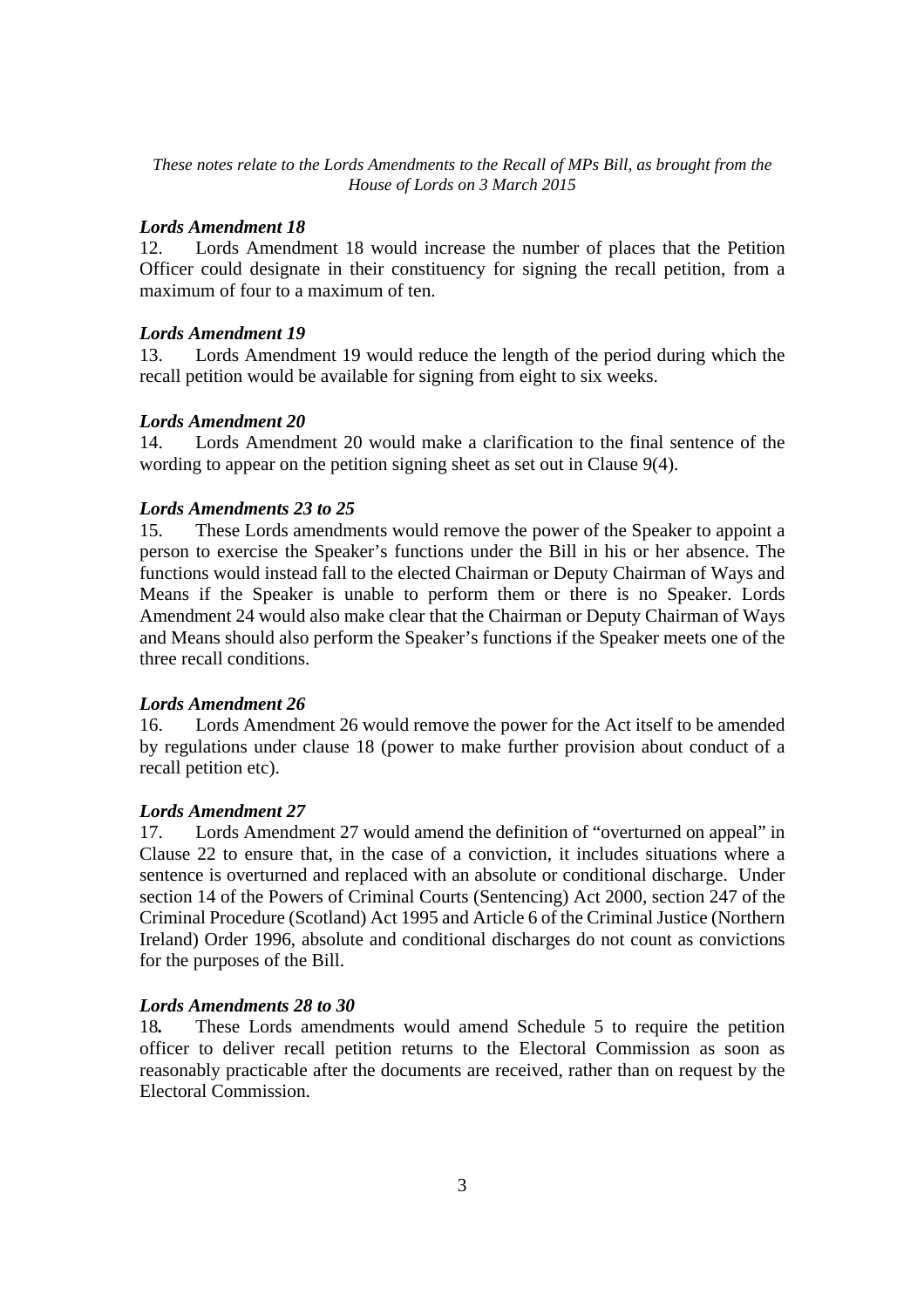## *Lords Amendment 31*

19. Lords Amendment 31 would correct an incorrect cross-reference in paragraph 10 of Schedule 5.

## *Lords Amendment 32*

20.Lords Amendment 32 would amend section 5(4) of PPERA 2000 (as inserted by paragraph 3(2)(b) of Schedule 6) to require the Electoral Commission to produce and publish a report on the recall petition process after the end of the petition period in relation to each recall petition, rather than at the Commission's discretion.

## **FINANCIAL EFFECTS OF THE LORDS AMENDMENTS**

21. Lords Amendment 18 (which would increase the maximum number of signing places from 4 to 10) may alter the expenditure incurred by a petition officer in respect of a recall petition depending on the number of signing places that they choose to designate in their constituency. Lords Amendment 19 would reduce the expenditure that is incurred by a petition officer as a result of reducing the length of the signing period for a recall petition. The expenditure of a petition officer is reimbursed by the Minister from the Consolidated Fund (under Schedule 1). That is similar to the reimbursement of expenditure incurred by a returning officer in respect of an election (see section 29 of the Representation of the People Act 1983).